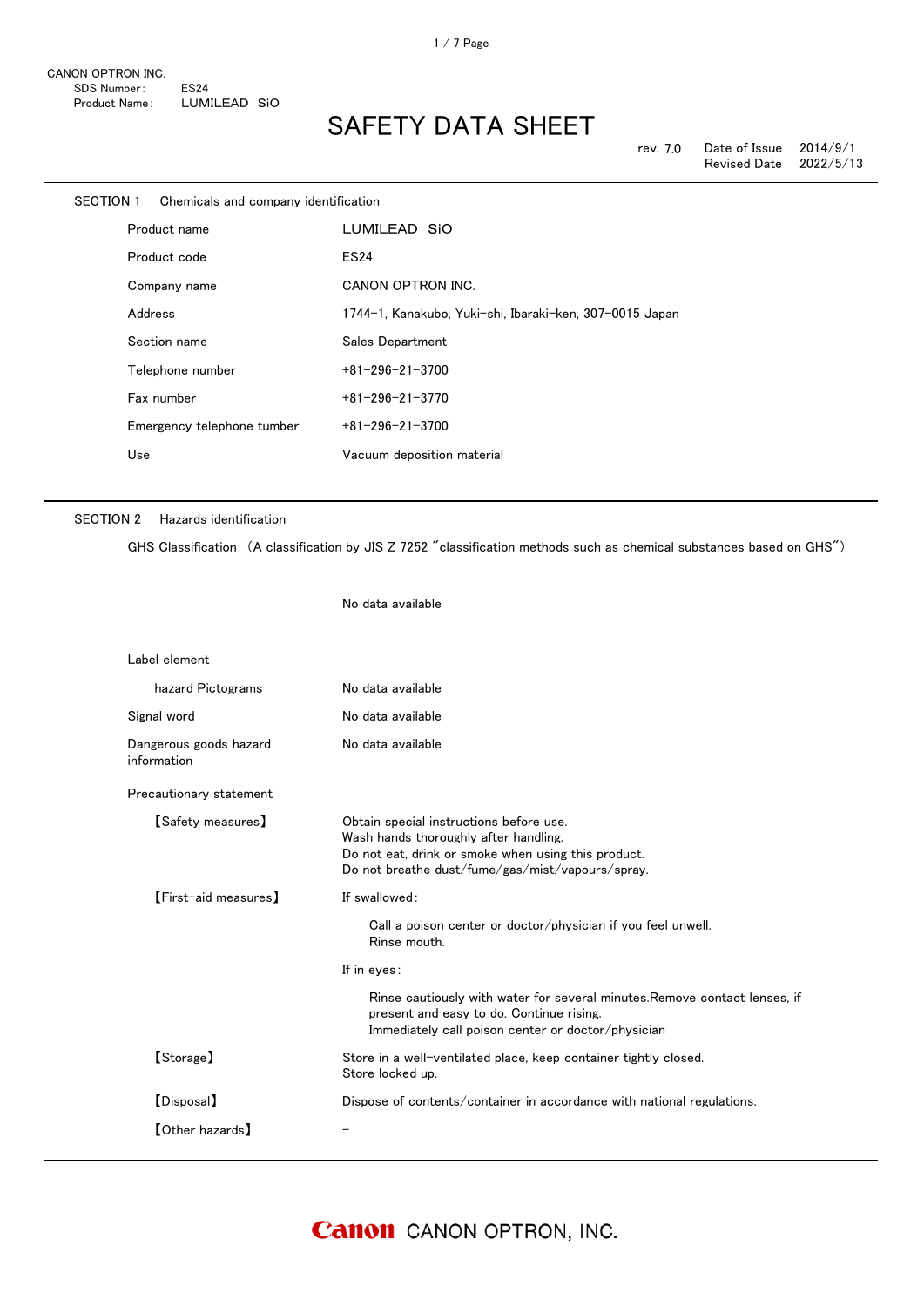| SECTION 3            | Composition/information on ingredients                         |                                                                                                                                                                                                                     |
|----------------------|----------------------------------------------------------------|---------------------------------------------------------------------------------------------------------------------------------------------------------------------------------------------------------------------|
| Substance/Mixture    |                                                                | Substance                                                                                                                                                                                                           |
| Chemical name        |                                                                | Silicon oxide                                                                                                                                                                                                       |
| Chemical formula     |                                                                | SiO                                                                                                                                                                                                                 |
| range                | Concentration or concentration                                 | 99.5%                                                                                                                                                                                                               |
| CAS No.              |                                                                | $10097 - 28 - 6$                                                                                                                                                                                                    |
| <b>TSCA Inventry</b> |                                                                | Silylene, oxo-                                                                                                                                                                                                      |
| EINECS number        |                                                                | $233 - 232 - 8$                                                                                                                                                                                                     |
|                      | Radioactive information                                        | Radioactive substances are not used as the material. Therefore, there is no<br>reason that ionizing radiation would be generated.                                                                                   |
| <b>SECTION 4</b>     | First aid measures                                             |                                                                                                                                                                                                                     |
| Inhalation           |                                                                | Remove person to fresh air and keep comfortable for breathing.<br>Get medical advice/attention if you feel unwell.                                                                                                  |
| Skin contact         |                                                                | Take off immediately all contaminated clothing. Rinse affected areas with<br>water/shower.<br>IF ON SKIN: Wash with plenty of soap and water.<br>If skin irritation or rash occurs: : Get medical advice/attention. |
| Eye contact          |                                                                | Rinse cautiously with water for several minutes. Remove contact lenses, if<br>present and easy to do. Continue rising.<br>If eye irritation persists: Get medical advice/attention.                                 |
| Ingestion            |                                                                | Rinse mouth.<br>Get medical advice/attention.                                                                                                                                                                       |
|                      | Most important symptoms and<br>effects, both acute and delaved | No data available                                                                                                                                                                                                   |
|                      | Protection of first aiders                                     | Rescuers, wear suitable protective equipment as the situation demands.                                                                                                                                              |
|                      | Special precautions for physicians                             | No data available                                                                                                                                                                                                   |
| <b>SECTION 5</b>     | Firefighting measures                                          |                                                                                                                                                                                                                     |
|                      | Suitable extinguishing media                                   | This product itself is not flammable.                                                                                                                                                                               |
|                      | Unsuitable extinguishing media                                 | No data available                                                                                                                                                                                                   |
| Specific hazards     |                                                                | No data available                                                                                                                                                                                                   |
|                      | Specific extinguishing methods                                 | In the case of a fire in the periphery, the portable container is quickly moved to a<br>safe place.                                                                                                                 |
| firefighters         | Special protective equipment for                               | Wear suitable protective equipment (gloves, glasses and a mask) in fire-fighting.                                                                                                                                   |

 $\overline{a}$ 

| Personal precautions, protective | Protection equipment (specified as those in which the properties of the product    |
|----------------------------------|------------------------------------------------------------------------------------|
| equipment, and emergency         | are suitable) worn during operation so that airborne droplets, etc., do not adhere |
| procedures                       | to the skin and dusts and gases are not absorbed.                                  |
|                                  |                                                                                    |

## **Canon** CANON OPTRON, INC.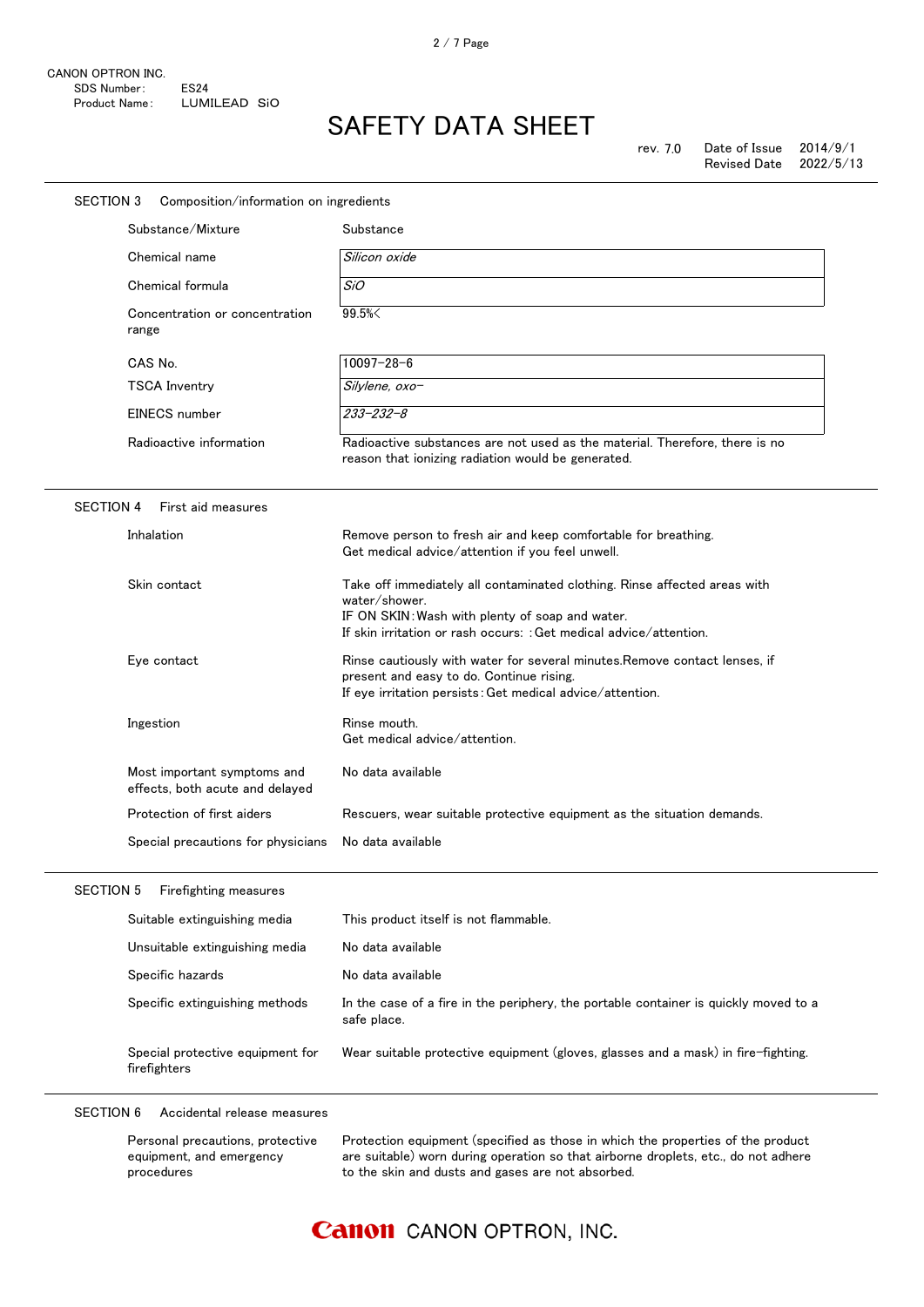3 / 7 Page

# SAFETY DATA SHEET

rev. 7.0 Date of Issue 2014/9/1 Revised Date 2022/5/13

|                  | Environmental precautions                                       | The leakage may not directly flow into rivers or sewage.                                                                                                                                            |  |
|------------------|-----------------------------------------------------------------|-----------------------------------------------------------------------------------------------------------------------------------------------------------------------------------------------------|--|
|                  | Methods and material for<br>containment and cleaning up         | The leaked material is scooped up, or swept up and gathered to be recovered in a<br>paper bag or a drum.<br>After recovery, a small amount of the residue is absorbed in sediment, sawdust,<br>etc. |  |
|                  | Secondary disaster prevention<br>measures                       | No data available                                                                                                                                                                                   |  |
| <b>SECTION 7</b> | Handling and storage                                            |                                                                                                                                                                                                     |  |
|                  | Precautions for safe handling                                   |                                                                                                                                                                                                     |  |
|                  | Technical measures                                              | Take measures for equipment as described in "8. Exposure controls/personal<br>protection" and wear protective equipment.                                                                            |  |
|                  | Safety handling precautions                                     | Handling work must be practiced in a room where there is a local or total<br>ventilation facility.                                                                                                  |  |
|                  | Avoidance of contact                                            | Refer to "10. Stability and reactivity."                                                                                                                                                            |  |
|                  | Hygiene measures                                                | Wash hands thoroughly after handling.<br>Do not eat, drink or smoke when using this product.                                                                                                        |  |
|                  | Conditions for safe storage,<br>including any incompatibilities |                                                                                                                                                                                                     |  |
|                  | Safe storage conditions                                         | Store in a well-ventilated place. Keep container tightly closed.                                                                                                                                    |  |
|                  | Safety packaging material                                       | No data available                                                                                                                                                                                   |  |
|                  |                                                                 |                                                                                                                                                                                                     |  |

SECTION 8 Exposure controls/personal protection

### <u>SiO</u>

| Permissible concentration                                                             |  |  |
|---------------------------------------------------------------------------------------|--|--|
| No data available                                                                     |  |  |
| Use sealed devices, equipment, or a local exhaust ventilation as much as<br>possible. |  |  |
|                                                                                       |  |  |
| Dustproof mask                                                                        |  |  |
| Protective gloves                                                                     |  |  |
| Dust-proof glasses                                                                    |  |  |
| Protective clothing                                                                   |  |  |
|                                                                                       |  |  |

SECTION 9 Physical and chemical properties

Physical state Solid

Appearance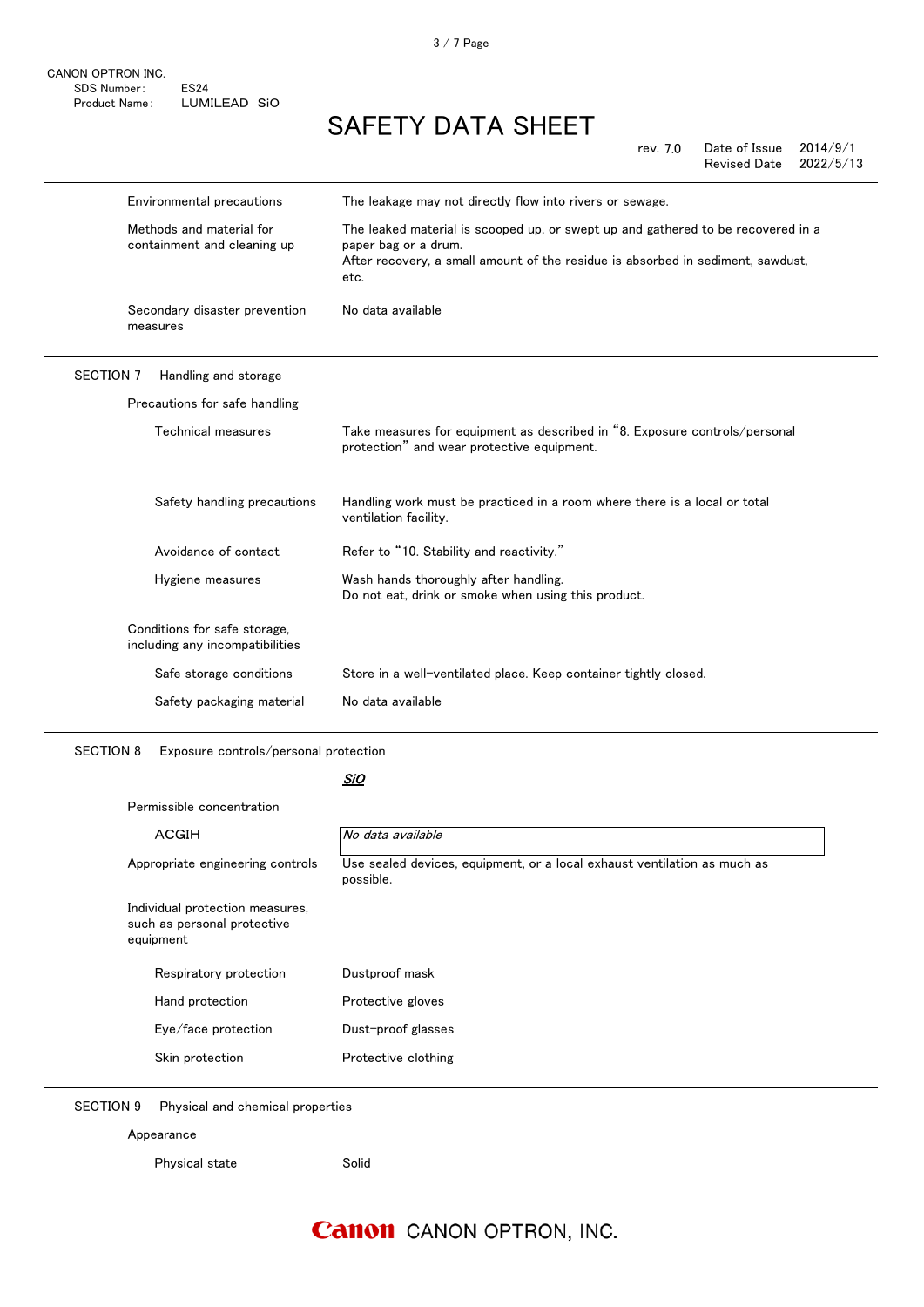| Form                                                        | Granular                                           |
|-------------------------------------------------------------|----------------------------------------------------|
| Colour                                                      | Exhibits colors of blue, green, orange, and purple |
| Odour                                                       | None                                               |
|                                                             |                                                    |
|                                                             | <b>SiO</b>                                         |
| Melting point/freezing point                                | $1702^{\circ}C$                                    |
| Boiling point or initial boiling point<br>and boiling range | 1880°C                                             |
| Flammability                                                | No data available                                  |
| Upper/lower flammability or<br>explosive limits             | No data available                                  |
| Flash point                                                 | No data available                                  |
| Auto-ignition temperature                                   | No data available                                  |
| Decomposition temperature                                   | No data available                                  |
| рH                                                          | No data available                                  |
| Kinematic viscosity                                         | No data available                                  |
| Solubility                                                  |                                                    |
| Water                                                       | Insoluble                                          |
| Other solvents                                              | No data available                                  |
| Partition coefficient: n-<br>octanol/water                  | No data available                                  |
| Vapour pressure                                             | No data available                                  |
| Density and/or relative density                             | 2.13                                               |
| (Density)                                                   |                                                    |
| Relative vapor density                                      | No data available                                  |
| Particle characteristics                                    | No data available                                  |
| Other information                                           | No data available                                  |

SECTION 10 Stability and reactivity

#### <u>SiO</u>

| Reactivity                         | No data available                                                                                                   |
|------------------------------------|---------------------------------------------------------------------------------------------------------------------|
| Chemical stability                 | It is stable in storage conditions and normal handling.                                                             |
| Possibility of hazardous reactions | Do not react in the storage conditions and normal handling.<br>It becomes SiO2 by reacting with oxygen when heated. |
| Conditions to avoid                | No data available                                                                                                   |
| Incompatible materials             | No data available                                                                                                   |
| Hazardous decomposition products   | No data available                                                                                                   |

**Canon** CANON OPTRON, INC.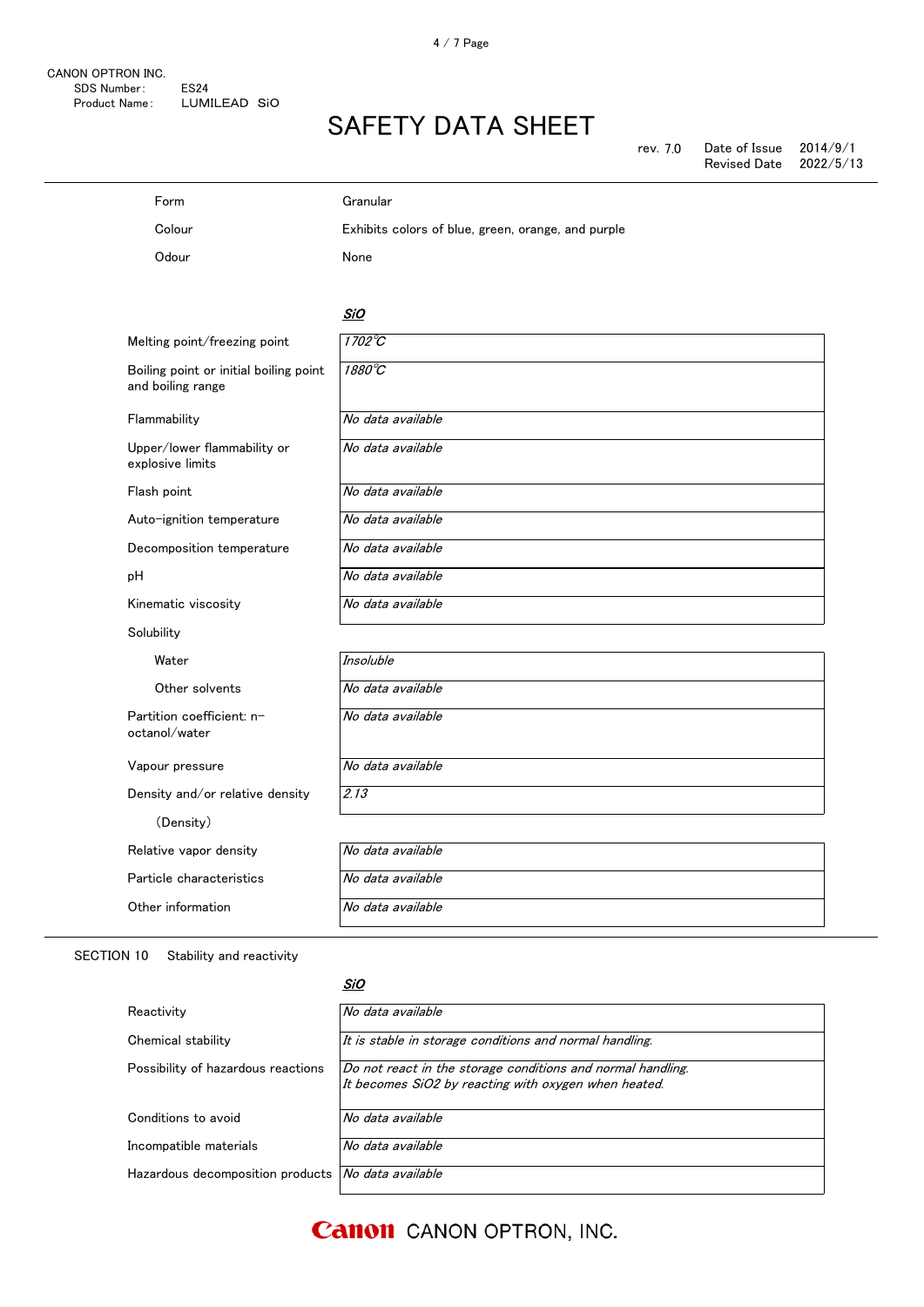| <b>SECTION 11</b><br>Toxicological information       |                   |
|------------------------------------------------------|-------------------|
|                                                      | SiO               |
| Acute toxicity(oral)                                 | No data available |
| Acute toxicity(dermal)                               | No data available |
| Acute toxicity (Inhalation: Gases)                   | No data available |
| Acute toxicity (Inhalation:<br>Vapours)              | No data available |
| Acute toxicity (Inhalation: Dusts<br>and mists)      | No data available |
| Skin corrosion/irritation                            | No data available |
| Serious eye damage/irritation                        | No data available |
| Respiratory or skin sensitization                    | No data available |
| Germ cell mutagenicity                               | No data available |
| Carcinogenicity                                      | No data available |
| Reproductive toxicity                                | No data available |
| Specific target organ toxicity (single<br>exposure)  | No data available |
| Specific target organ<br>toxicity(repeated exposure) | No data available |
| Aspiration hazard                                    | No data available |
| Other information                                    | No data available |

SECTION 12 Ecological information

#### <u>SiO</u>

| Toxicity                                                       |                   |
|----------------------------------------------------------------|-------------------|
| Hazardous to the aguatic<br>environment Short-<br>term(acute)  | No data available |
| Hazardous to the aguatic<br>environment Long-<br>term(chronic) | No data available |
| Persistence and degradability                                  | No data available |
| Bioaccumulative potential                                      | No data available |
| Mobility in soil                                               | No data available |
| Hazard to the ozone layer                                      | No data available |
| Other adverse effects                                          | No data available |

SECTION 13 Disposal considerations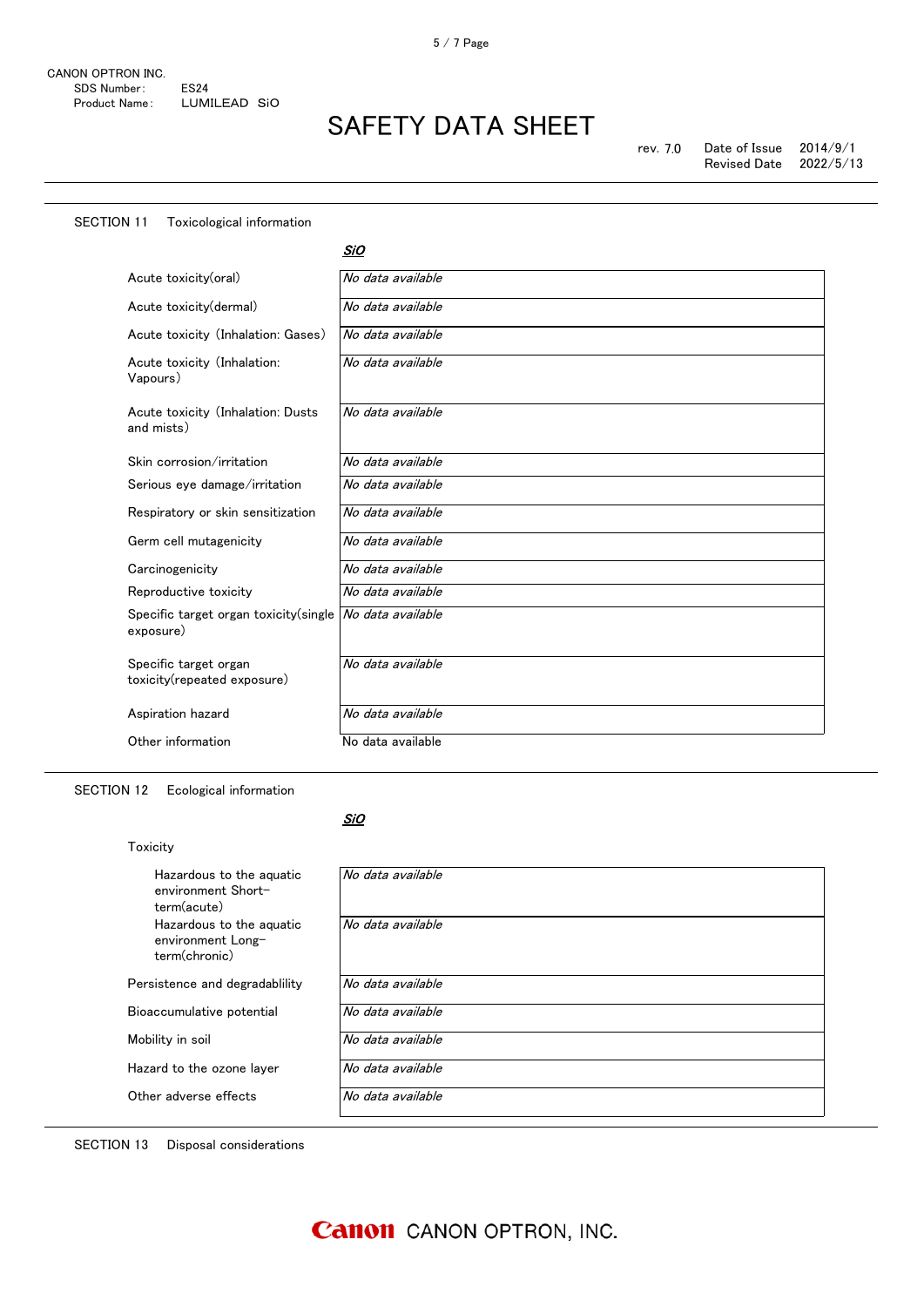CANON OPTRON INC. SDS Number: ES24 Product Name: LUMILEAD SiO

# SAFETY DATA SHEET

rev. 7.0 Date of Issue 2014/9/1 Revised Date 2022/5/13

| Waste treatment methods                              | Process is contracted to industrial waste disposers who received approval of a<br>prefectural governor.                                                                                                                       |
|------------------------------------------------------|-------------------------------------------------------------------------------------------------------------------------------------------------------------------------------------------------------------------------------|
| Contaminated container and<br>contaminated packaging | The container is recycled after being cleaned, or is appropriately processed<br>according to the standards of related laws and regulations.<br>When disposing of empty containers, the contents should be completely removed. |

### SECTION 14 Transport information

#### <u>SiO</u>

| International regulation                                   |                   |  |
|------------------------------------------------------------|-------------------|--|
| UN number                                                  | Not applicable    |  |
| UN proper shipping name                                    | Not applicable    |  |
| UN classification                                          | Not applicable    |  |
| Transport hazard class                                     | Not applicable    |  |
| Packing group                                              | Not applicable    |  |
| Hazardous to the aquatic<br>environment                    | No data available |  |
| Maritime transport in bulk<br>according to IMO instruments | No data available |  |
| Japanese lows and regulations                              | No data available |  |
| Special precautions for users                              | No data available |  |
| <b>Special Provisions</b>                                  | -                 |  |

SECTION 15 Regulatoly information(Japan)

#### <u>SiO</u>

| Occupational Safety and Health<br>Law               | No data available |
|-----------------------------------------------------|-------------------|
| <b>PRTR Law</b>                                     | No data available |
| Poisonous and Deleterious<br>Substances control Law | No data available |
| Labor Standards Act                                 | No data available |
| Chemical substances control Law                     | No data available |
| Fire fighting Law                                   | No data available |
| Air Pollution Control Act                           | No data available |
| Water Pollution Prevention Act                      | No data available |
| Water Supply Act                                    | No data available |
| Sewerage Act                                        | No data available |
| Marine Pollution Prevention Law                     | No data available |